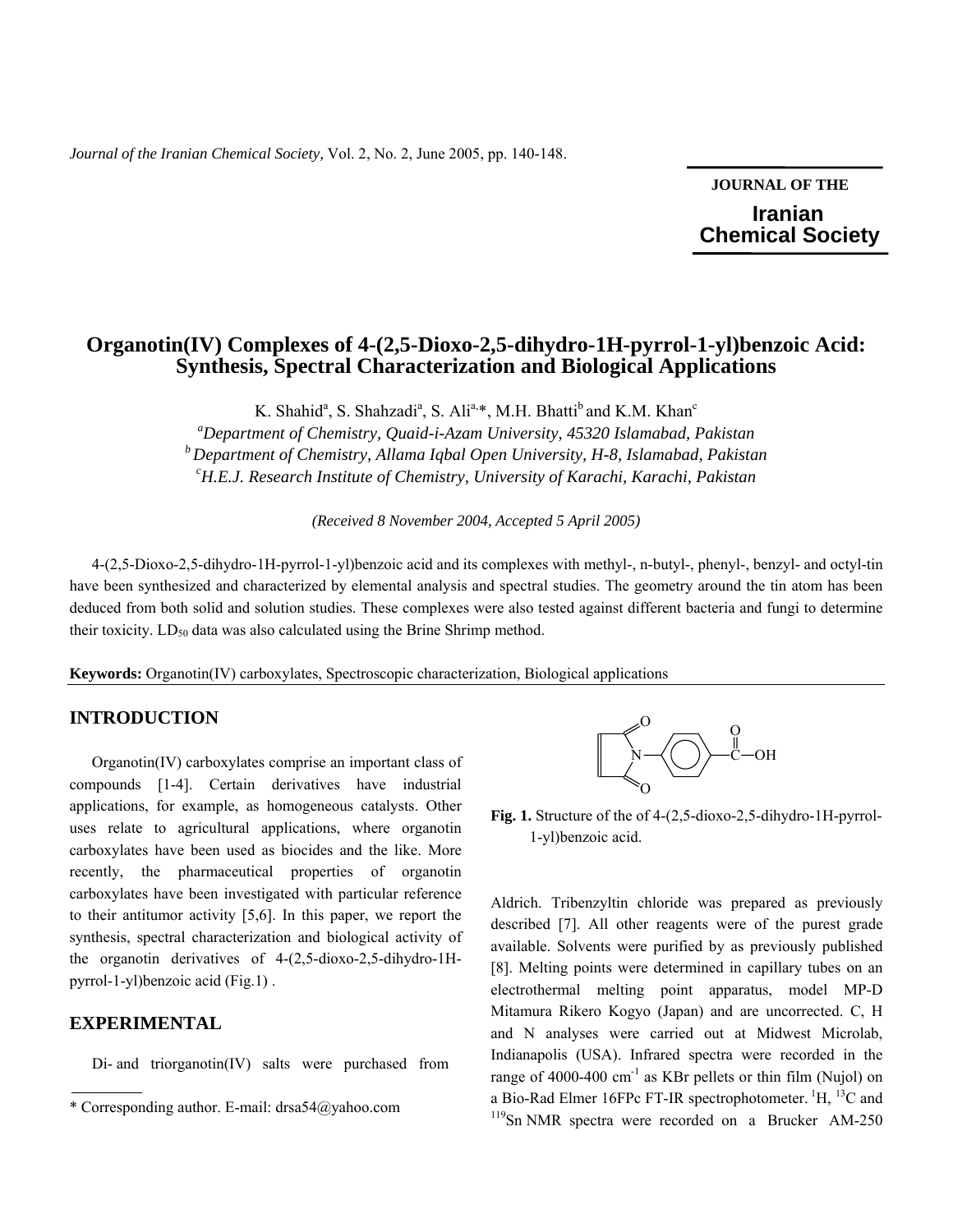spectrometer (Germany) using  $CDCl<sub>3</sub>$  as an internal reference  $[\delta$ <sup>1</sup>H (CDCl<sub>3</sub>) = 7.25:  $\delta$ <sup>13</sup>C (CDCl<sub>3</sub>) = 77.0].<sup>119</sup>Sn NMR spectra were obtained with Me<sub>4</sub>Sn  $[E(Sn) = 37.296665]$  as an external reference. Mass spectra were recorded on a MAT 8500 Finnigan (Germany) at 70 eV.

## **Synthesis of 4-(2,5-Dioxo-2,5-dihydro-1H-pyrrol-1-yl) benzoic Acid**

 The ligand acid was synthesized by the reaction of maleic anhydride and 4-aminobenzoic acid, according to the reported method [9].

## **Synthesis of Organotin(IV) Complexes of 4-(2,5- Dioxo-2,5-dihydro-1H-pyrrol-1-yl)benzoic Acid**

 a) 4-(2,5-Dioxo-2,5-dihydro-1H-pyrrol-1-yl)benzoic acid (2.17 g, 10 mmol) was suspended in dry toluene (100 ml) and treated with  $Et_3N$  (2.78 ml, 20 mmol). The mixture was refluxed for 3-4 h. To a reaction flask containing a solution of triethylammonium maleoyl benzoate in dry toluene, diorganotin dichloride (5 mmol) or triorganotin chloride (10 mmol) was added with constant stirring. The reaction mixture was refluxed for 8-10 h. The reaction mixture containing Et3NHCl was filtered off, such that the organotin derivative remained in the filtrate. The solvent was removed by a rotary apparatus. The mass left behind was crystallized from  $CH_2Cl_2$ and n-hexane (1:1).

 b) The ligand 4-(2,5-dioxo-2,5-dihydro-1H-pyrrol-1-yl) benzoic acid (2.17 g, 10 mmol) was suspended in dry toluene,  $(100 \text{ ml})$ . To this solution, solid Oct<sub>2</sub>SnO (5 mmol) was added

with constant stirring and refluxed for 8-10 h. Water formed during the reaction was removed *via* a Dean and Stark trap. The solvent was evaporated by rotary apparatus and the product obtained was recrystallized in  $CH<sub>2</sub>Cl<sub>2</sub>$  and n-hexane (1:1).

 The general chemical reactions for both di- and triorganotin compounds are given below:

$$
R_2SnCl_2 + 2LHNEt_3 \longrightarrow R_2SnL_2 + 2Et_3NHCI
$$
  
\n
$$
R_3SnCl + LHNEt_3 \longrightarrow R_3SnL + Et_3NHCI
$$
  
\n
$$
Oct_2SnO + 2LH \longrightarrow Oct_2SnL_2 + 2H_2O
$$

 $HL = 4-(2,5-\text{dioxo-2},5-\text{dihydro-1H-pyrrol-1-yl})$ benzoic acid

### **RESULTS AND DISCUSSION**

 The physical and analytical data for the investigated compounds are given in Tables 1 and 2, respectively. All complexes are non-hygroscopic and are stable in air and light.

### **Infrared Spectra**

 Table 3 records the IR data for the ligand and its tin(IV) complexes. The IR spectra of the ligand show strong absorption in the region  $3412 \text{ cm}^{-1}$ , which is attributable to v (OH) stretching vibrations. The band in the  $1705 \text{ cm}^{-1}$  region is assigned to  $v(C=O)$  vibration. It shows a bathochromic shift after the ligand complexes with tin. In addition, the bands in the regions  $1514$  and  $1310 \text{ cm}^{-1}$  are attributed to COO (asym)

 **Table 1.** Physical and Analytical Data for Organotin(IV) Complexes of 4-(2,5-Dioxo-2,5-dihydro- 1H-pyrrol-1-yl)benzoic Acid

| Comp. No.              | General formula                  | Molecular formula      | M.W. | M.P. (°C) | Yield $(\%)$ |
|------------------------|----------------------------------|------------------------|------|-----------|--------------|
| $(1)$ Me <sub>2</sub>  | Me <sub>2</sub> SnL <sub>2</sub> | $C_{24}H_{20}N_2O_8Sn$ | 583  | 70        | 85           |
| (2)Bu <sub>2</sub>     | $Bu_2SnL_2$                      | $C_{30}H_{30}N_2O_8Sn$ | 665  | 190       | 80           |
| (3)Ph <sub>2</sub>     | $Ph_2SnL_2$                      | $C_{34}H_{24}N_2O_8Sn$ | 707  | 111       | 65           |
| $(4)$ Oct <sub>2</sub> | $OCt_2ShL_2$                     | $C_{38}H_{48}N_2O_8Sn$ | 779  | 120       | 68           |
| (5)Me <sub>3</sub>     | Me <sub>3</sub> SnL              | $C_{14}H_{15}NO_4Sn$   | 380  |           | 70           |
| $(6)Bu_3$              | $Bu_3SnL$                        | $C_{23}H_{33}NO_4Sn$   | 506  |           | 72           |
| $(7)Ph_3$              | $Ph_3SnL$                        | $C_{29}H_{22}NO_4Sn$   | 566  | 98        | 82           |
| $(8)$ Bz <sub>3</sub>  | $Bz_3SnL$                        | $C_{32}H_{27}NO_4Sn$   | 608  |           | 75           |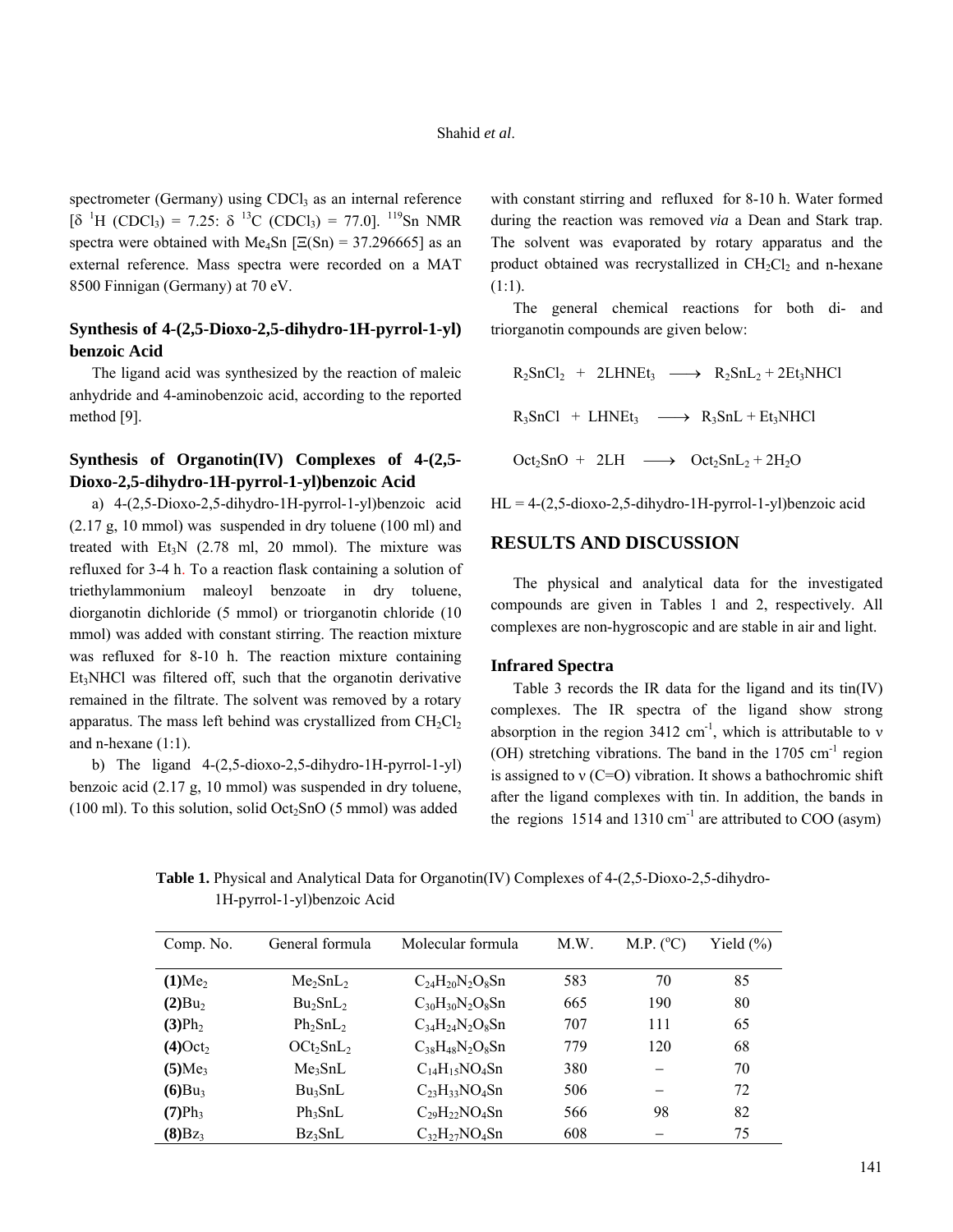| Comp. No.              | Calcd. (Found) |             |            |  |  |  |  |  |  |
|------------------------|----------------|-------------|------------|--|--|--|--|--|--|
|                        | $\%C$          | % $H$       | $\%N$      |  |  |  |  |  |  |
| (1)Me <sub>2</sub>     | 49.60 (49.39)  | 3.12(3.29)  | 4.82(4.69) |  |  |  |  |  |  |
| $(2)Bu_2$              | 54.16 (53.92)  | 4.55(4.41)  | 4.12(4.31) |  |  |  |  |  |  |
| (3)Ph <sub>2</sub>     | 57.90 (58.11)  | 3.14(3.23)  | 3.97(4.14) |  |  |  |  |  |  |
| $(4)$ Oct <sub>2</sub> | 58.70 (58.93)  | 5.96(6.11)  | 3.60(3.42) |  |  |  |  |  |  |
| $(5)$ Me <sub>3</sub>  | 44.25 (44.11)  | 3.98(3.88)  | 3.69(3.58) |  |  |  |  |  |  |
| $(6)Bu_3$              | 54.57 (54.70)  | 6.57(6.70)  | 2.77(2.40) |  |  |  |  |  |  |
| $(7)Ph_3$              | 61.52(61.32)   | 3.74(3.65)  | 2.47(2.58) |  |  |  |  |  |  |
| $(8)B_{Z_3}$           | 63.19 (62.98)  | 4.47 (4.39) | 2.30(2.36) |  |  |  |  |  |  |

**Table 2.** Analytical Data for Organotin(IV) Complexes of 4- (2,5-Dioxo-2,5-dihydro-1H-pyrrol-1-yl)benzoic Acid

and COO (sym) vibrations, respectively. The spectra of the complexes show bands in the region  $590-528$  cm<sup>-1</sup> and  $496 420 \text{ cm}^{-1}$ , which are due to Sn-C and Sn-O stretching vibrations. It is known that denticity of a -COO group can be determined with a high level of probability based on the of values  $v_{\text{asym}}$  (COO) and  $v_{\text{sym}}$  (COO) and/or their difference:  $\Delta v$  $(COO) = v_{asym} (COO) - v_{zym} (COO)$ . The  $\Delta v$  (COO) from 189- $135 \text{ cm}^{-1}$  in the investigated compounds aids in the evaluation of the denticity of the -COO group both in CHCl<sub>3</sub> solution and in the solid state [10,11].

### **Mass Spectra**

The mass spectral data for tri- and diorganotin(IV)

derivatives of 4-(2,5-dioxo-2,5-dihydro-1H-pyrrol-1-yl) benzoic acid are given in Table 4. A molecular ion peak of very low intensity is observed in compounds **(2)**, **(5)**, **(6)** and **(8)**, while it is absent in the other compounds. The base peaks in compounds (1), (3) and (5) are due to a  $[C_{11}H_6NO_4]^+$ fragment at m/z 217. While in compound **(2)***,* a  $[C_{26}H_{22}N_2O_8Sn]^+$  fragment is responsible for the base peak. In compounds (4) and (7), the base peak is due to a  $[C_4H_9]^+$ fragment at m/z 57. The base peaks in compounds **(6)** and **(8)** are observed due to  $[C_{19}H_{24}NO_4Sn]^+$  and  $[C_7H_7]^+$  fragments at m/z 450 and 91, respectively. Primary fragmentation is due to the loss of an R group. However, secondary and tertiary fragmentation occurs by the loss of an R group in the triorganotin(IV) derivatives, while the diorganotin(IV) derivatives exhibit slightly different patterns. Secondary fragmentation is achieved due to a loss of either an R group or CO<sub>2</sub> molecule.

 The general fragmentation pattern for di- and triorganotin(IV) carboxylates is given in Schemes 1 and 2 .

### **NMR Spectra**

<sup>1</sup>H NMR Spectra. The <sup>1</sup>H NMR studies for these compounds have been carried out in the deuterated solvent, CDCl3, at room temperature. Different proton resonances were assigned on the basis of their multiplicity and intensity patterns. The integration spectra were in accordance with the number of protons proposed for each molecular fragment. Compounds **(1)** and **(5)** give singlet at 1.22 and 0.59 ppm, respectively, for the CH<sub>3</sub> group. Compounds **(3)** and **(7)** show

**Table 3.** IR Spectral Data (cm<sup>-1</sup>) for Organotin(IV) Complexes of 4-(2,5-Dioxo-2,5-dihydro-1H-pyrrol-1-yl) benzoic Acid

| Comp. No.              | v(NH) | v (COO <sub>sym</sub> ) | v (COO <sub>asym</sub> ) | $\Delta v$ | v(CO) | $v(Sn-C)$ | $v(Sn-O)$ |
|------------------------|-------|-------------------------|--------------------------|------------|-------|-----------|-----------|
| HL                     | 3310  | 1310                    | 1614                     | 304        | 1705  |           |           |
| (1)Me <sub>2</sub>     | 3351  | 1398                    | 1535                     | 137        | 1716  | 584       | 440       |
| (2)Bu <sub>2</sub>     | 3320  | 1365                    | 1512                     | 143        | 1720  | 590       | 485       |
| (3)Ph <sub>2</sub>     | 3398  | 1369                    | 1556                     | 187        | 1712  | 550       | 420       |
| $(4)$ Oct <sub>2</sub> | 3396  | 1361                    | 1513                     | 144        | 1713  | 556       | 460       |
| (5)Me <sub>3</sub>     | 3303  | 1363                    | 1509                     | 146        | 1716  | 530       | 475       |
| $(6)Bu_3$              | 3384  | 1325                    | 1510                     | 185        | 1717  | 529       | 460       |
| $(7)Ph_3$              | 3352  | 1379                    | 1514                     | 135        | 1716  | 541       | 496       |
| $(8)Bz_3$              | 3314  | 1361                    | 1550                     | 189        | 1712  | 528       | 449       |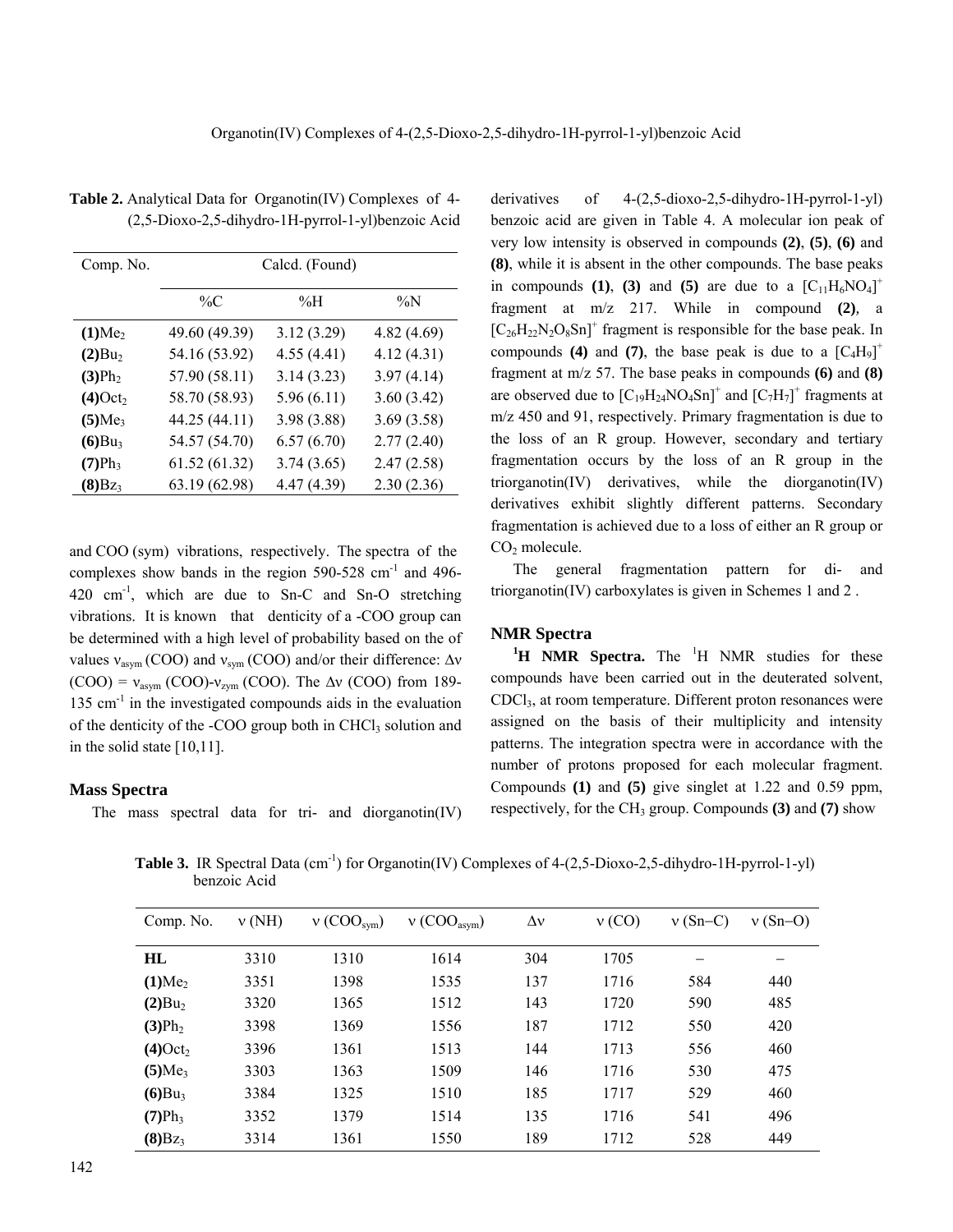#### Shahid *et al*.

| Fragment ion                     | (1)Me <sub>2</sub> | $(2)Bu_2$ | (3)Ph <sub>2</sub> | $(4)$ Oct <sub>2</sub> | (5)Me <sub>3</sub> | $(6)Bu_3$ | (7)Ph <sub>3</sub> | $(8)Bz_3$ |
|----------------------------------|--------------------|-----------|--------------------|------------------------|--------------------|-----------|--------------------|-----------|
| $R_3SnOOCR'$                     |                    |           |                    |                        | 380(3)             | 567 $(4)$ | 567(n.o)           | 608(3)    |
| $R_2Sn(OOCR')_2$                 | 583 $(n.o)$        | 665(8)    | 707(n.o)           | 779 (n.o)              |                    |           |                    |           |
| $R_2SnOOCR'$                     |                    |           |                    |                        | 366(52)            | 450 (100) | 490(n.o)           | 518(4)    |
| RSnOOCR'                         | 350(n.o)           | 392(1)    | 411(4)             | 448 (72)               | 350(n.o)           | 392(2)    | 414(n.o)           | 427(6)    |
| SnOCOR'                          | 335(3)             | 335 (32)  | 335(10)            | 335(6)                 | 335(4)             | 335(16)   | 335(n.0)           | 335(3)    |
| $R_3Sn^+$                        |                    |           |                    |                        | 164(10)            | 290(6)    | 347(n.o)           | 392(6)    |
| $R_2Sn^+$                        | 149(9)             | 233(n.o)  | 271(22)            | 345(4)                 | 149(9)             | 233(5)    | 271(3)             | 301(11)   |
| $\mathrm{Sn}^+$                  | 120(72)            | 120(4)    | 120(5)             | 120(6)                 | 120(68)            | 120(4)    | 120(6)             | 120(2)    |
| $\langle \bigcirc \rangle$       | 76(3)              | 76(n.0)   | 76(5)              | 76(4)                  | 76(2)              | 76(n.0)   | 76(8)              | 76(4)     |
| $[C_{11}O_4H_6N]^+$              | 217 (100)          | 217(n.0)  | 217(100)           | 217(80)                | 217(100)           | 217(n.0)  | 217(n.0)           | 217(n.0)  |
| $[C_{26}H_{22}O_8N_2Sn]^+$       | 609(n.o)           | 609 (100) | 609(n.o)           | 609(5)                 | 609(n.o)           | 609(n.o)  | 609(n.o)           | 609(n.o)  |
| $[C_4H_9]^+$                     |                    | 57(24)    | 57(38)             | 57 (100)               |                    | 57(9)     | 57 (100)           | 57(19)    |
| ${[\textrm{C}_7\textrm{H}_7]}^+$ |                    |           |                    |                        |                    |           |                    | 91(100)   |

 **Table 4.** Mass Spectral Data for Organotin(IV) Complexes of 4-(2,5-Dioxo-2,5-dihydro-1H-pyrrol-1-yl)benzoic Acid



*Scheme 1*. Fragmentation Pattern for Diorganotin Dicarboxylates

multiplet for the phenyl group at 7.59 and 7.40-7.48 ppm, respectively. The phenyl group gives multiplet due to a complex pattern. Compound **(8)** gives singlet at 1.23 ppm for the CH<sub>2</sub> group and multiplet at 7.23-7.39 ppm for  $C_6H_5$ . <sup>1</sup>H NMR data for the reported compounds is given in Table 5.

<sup>13</sup>C NMR Spectra. The parameters of the <sup>13</sup>C NMR spectra are given in Table 6. The complete assignment of signals confirms the identity of the compounds. The downfield shift of the  $^{13}$ C (COO) group in the range of 177.3-174.3 ppm reflects the structure and the way the bonds of the COO group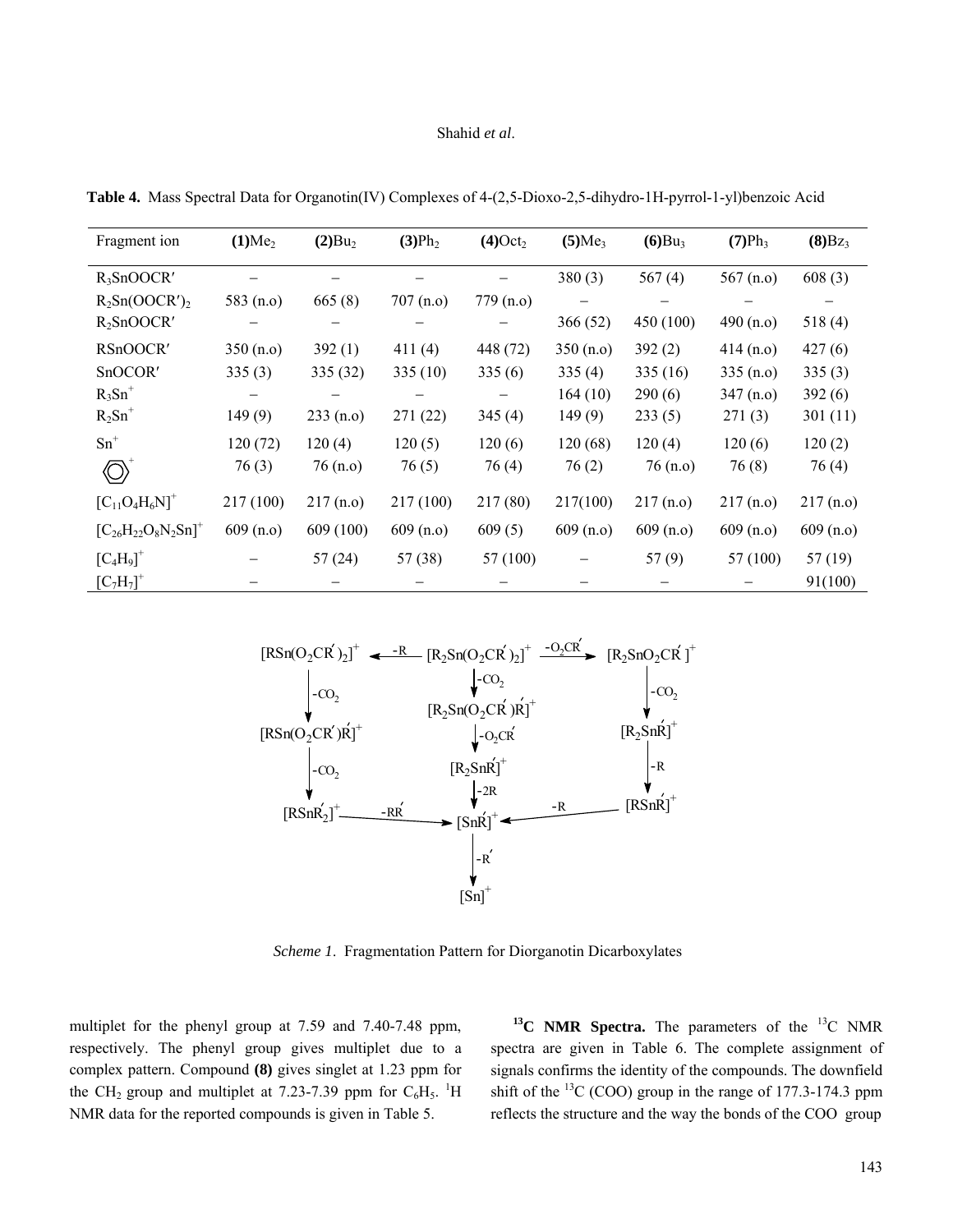

*Scheme 2.* Fragmentation Pattern for Triorganotin Carboxylates

groups in all investigated compounds are within the expected range.

**<sup>119</sup>Sn NMR Spectra.** In Table 6 are also included the  $\delta$ ( 119Sn) values of the studied compounds in solution with CDCl3 as the non-coordinating solvent. The central tin atoms in this solvent have a distorted tetrahedral geometry according to their  $\delta$  (<sup>119</sup>Sn) values from 149.9 to -149.2 ppm [11,12].

# **BIOLOGICAL ACTIVITY**

 All the reported compounds were tested for their toxicity by using the Brine Shrimp method [13]. Etoposide ( $LD_{50}$  =

| Table 5. <sup>1</sup> H NMR Data for Organotin(IV) Complexes of 4-(2,5-Dioxo-2,5-dihydro-1H-pyrrol-1-yl)benzoic Acid |
|----------------------------------------------------------------------------------------------------------------------|
|----------------------------------------------------------------------------------------------------------------------|



where  $R = Me$ , Bu, Ph, Bz, Oct

|                        |            | Proton Number |          |                                                |
|------------------------|------------|---------------|----------|------------------------------------------------|
| Comp. No.              |            |               |          | R                                              |
|                        | 2,2'       | 3,3'          | 4,4'     |                                                |
| HL                     | 7.90d(8.1) | 8.03d(8.2)    | 8.12 s   |                                                |
| (1)Me <sub>2</sub>     | 7.86d(8.1) | 8.12d(8.2)    | $8.23$ s | 1.22s                                          |
| $(2)Bu_2$              | 7.43d(8.1) | 8.06d(8.2)    | 8.15 s   | $1.12 - 1.17t$ , 1.28-1.30m, 0.85t, 1.55-1.60m |
| (3)Ph <sub>2</sub>     | 7.66d(8.1) | 8.10d(8.2)    | 8.33 s   | 7.59m                                          |
| $(4)$ Oct <sub>2</sub> | 7.44d(8.1) | 8.09d(8.2)    | 8.12 s   | $0.73 - 2.1m$                                  |
| (5)Me <sub>3</sub>     | 7.49d(8.1) | 8.15d(8.2)    | $8.25$ s | 0.59s                                          |
| $(6)Bu_3$              | 7.84d(8.1) | 8.06d(8.2)    | 8.20 s   | $0.82t, 1.12-1.17t, 1.23-1.31m, 1.55-1.58m$    |
| $(7)Ph_3$              | 7.64d(8.1) | 8.09d(8.2)    | 8.11 s   | 7.40-7.48m                                     |
| $(8)Bz_3$              | 7.45d(8.1) | 8.13d(8.2)    | 8.14 s   | 1.23s, 7.23-7.39m                              |

are connected to the central tin atom. The chemical shift values  $\delta$  (<sup>13</sup>C) (CO) of all compounds are in the region of 169.5-166.9 ppm. The remaining carbons do not show much shift in their values. Compound (2), Bu<sub>2</sub>SnL<sub>2</sub>, gives signal at 13.4, 26.5 (63.2), 27.4 (213) and 16.1 (363) ppm for carbons 8 to 11, respectively. The values of the chemical shifts of the R

7.4625  $\mu$ g ml<sup>-1</sup>) was used as a standard drug. The results are given in Table 7. Compounds **(1)** and **(2)** both had an  $LD_{50}$  of 17.1238  $\mu$ g ml<sup>-1</sup>, while the compounds **(5)**, **(7)** and **(8)** did not exhibit any toxicity at all. Previous reports [14,15] have shown that the toxicity of organotin compounds depends upon the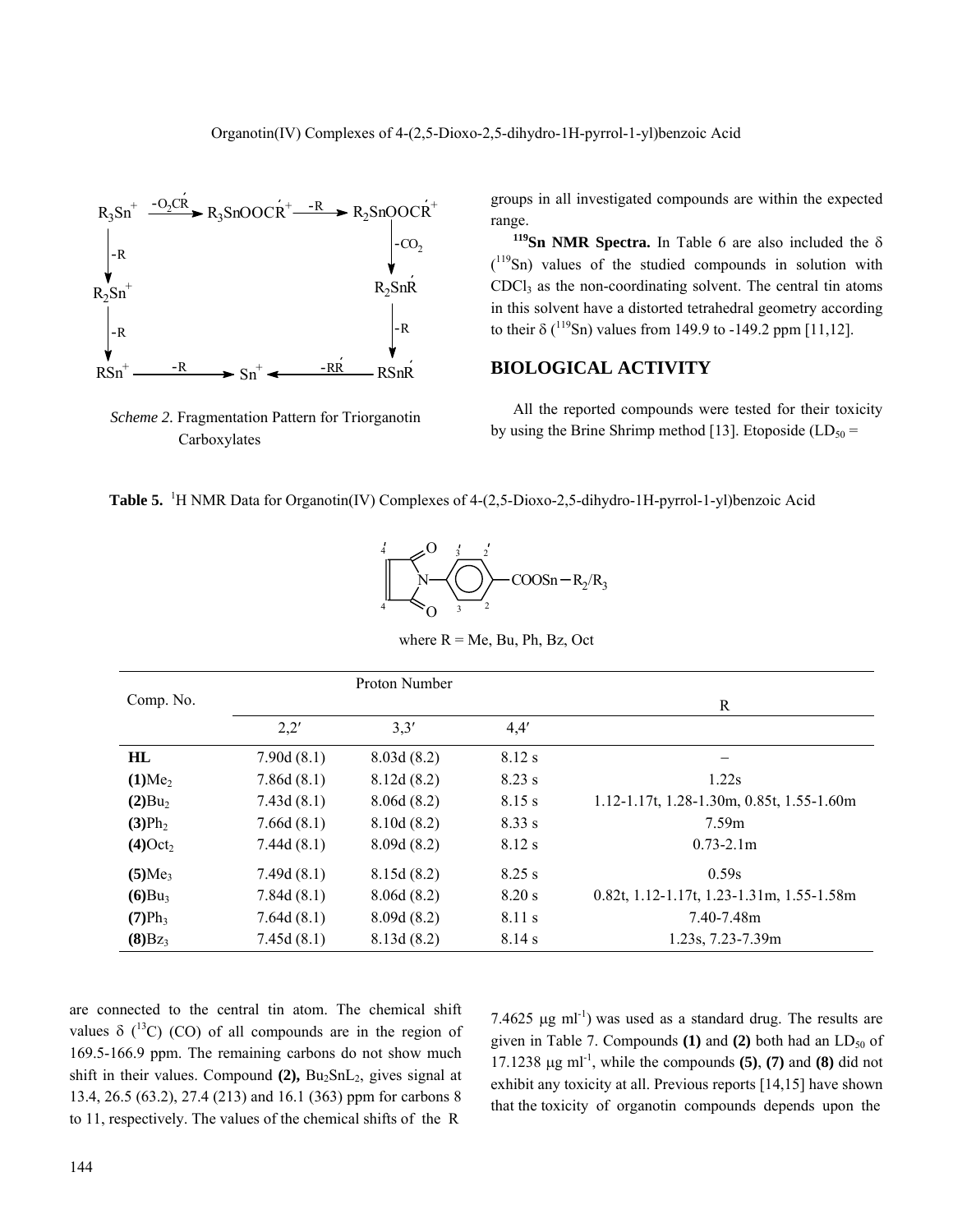#### Shahid *et al*.

| Carbon No.     | HL    | (1)Me <sub>2</sub> | (2)Bu <sub>2</sub> | (3)Ph <sub>2</sub> | $(4)$ Oct <sub>2</sub> | (5)Me <sub>3</sub> | (6)Bu <sub>3</sub> | (7)Ph <sub>3</sub> | $(8)Bz_3$ |
|----------------|-------|--------------------|--------------------|--------------------|------------------------|--------------------|--------------------|--------------------|-----------|
|                |       |                    |                    |                    |                        |                    |                    |                    |           |
| 1              | 169.9 | 174.9              | 177.3              | 177.3              | 174.3                  | 174.8              | 175.1              | 176.5              | 175.1     |
| $\overline{2}$ | 129.8 | 130.0              | 129.0              | 129.5              | 129.6                  | 129.6              | 129.5              | 130.1              | 130.9     |
| 3,3'           | 134.8 | 134.8              | 134.3              | 134.8              | 134.8                  | 134.3              | 134.3              | 134.8              | 134.3     |
| 4,4'           | 126.1 | 125.7              | 125.1              | 125.7              | 125.7                  | 125.1              | 125.1              | 125.7              | 125.0     |
| 5              | 135.2 | 135.8              | 135.4              | 136.8              | 136.1                  | 138.2              | 135.4              | 136.4              | 136.5     |
| 6, 6'          | 166.9 | 169.5              | 168.9              | 169.3              | 169.4                  | 169.2              | 168.9              | 169.3              | 169.5     |
| 7,7'           | 133.2 | 133.2              | 133.2              | 133.2              | 133.2                  | 133.2              | 133.2              | 133.4              | 133.2     |
| 8              |       | 4.82               | 13.4               | 131.5              | 24.9                   | 8.4                | 13.4               | 135.4              | 29.6      |
| 9              |       | —                  | $26.5(63.2)^{a}$   | 129.5              | 22.9                   |                    | 25.2               | 137.7              | 134.8     |
| 10             |       | —                  | $27.4(213)^{a}$    | 128.6              | 32.1                   | -                  | 26.5               | 129.5              | 128.9     |
| 11             |       |                    | 16.1 $(363)^a$     | 125.7              | 29.7                   |                    | 26.2               | 128.6              | 126.5     |
| 12             |       | -                  |                    |                    | 29.5                   |                    |                    |                    | 125.5     |
| 13             |       | -                  |                    |                    | 32.3                   |                    |                    |                    |           |
| 14             |       |                    |                    |                    | 22.9                   |                    |                    |                    |           |
| 15             |       |                    |                    |                    | 14.2                   |                    |                    |                    |           |
| $^{119}$ Sn    |       |                    | 146.9              | $-125.78$          | $-146.3$               | 145.79             | $-149.2$           |                    | 142.45    |

**Table 6.** 13C and 119Sn NMR Data for Organotin(IV) Complexes of 4-(2,5-Dioxo-2,5-dihydro-1H-pyrrol-1-yl)benzoic Acid

<sup>a</sup> Values in parentheses are  $119$ Sn- $13$ C couplings.



 $R' = R$  for triorganotin

 $R' = L$  for diorganotin

 $\text{CH}_2^8$   $\text{CH}_2\text{CH}_2\text{CH}_2\text{CH}_2\text{CH}_2\text{CH}_2\text{CH}_2\text{CH}_2\text{CH}_3$ -  $\text{CH}_2\text{CH}_2\text{CH}_2\text{CH}_3$ 11 10 10 9 9 8 8 12 11  $\rm \overset{8}{CH}_3$  $CH<sub>2</sub>$ 

nature of their organic groups.

 The antibacterial activity of the synthesized compounds was tested against six different bacteria. The agar well diffusion method [16] was used for screening their antibacterial effects. The results given in Table 8 show that methyl, butyl and phenyltin carboxylates are the most potent

candidates against the tested bacteria. All of these compounds were active against *Bacillus subtilis*.

 Earlier reports show that higher antifungal activity is associated with tributyl and triphenyltin compounds [13]. In the present series, the highest antifungal activity was exhibited by the tributyltin carboxylates. Miconazole and ketoconazole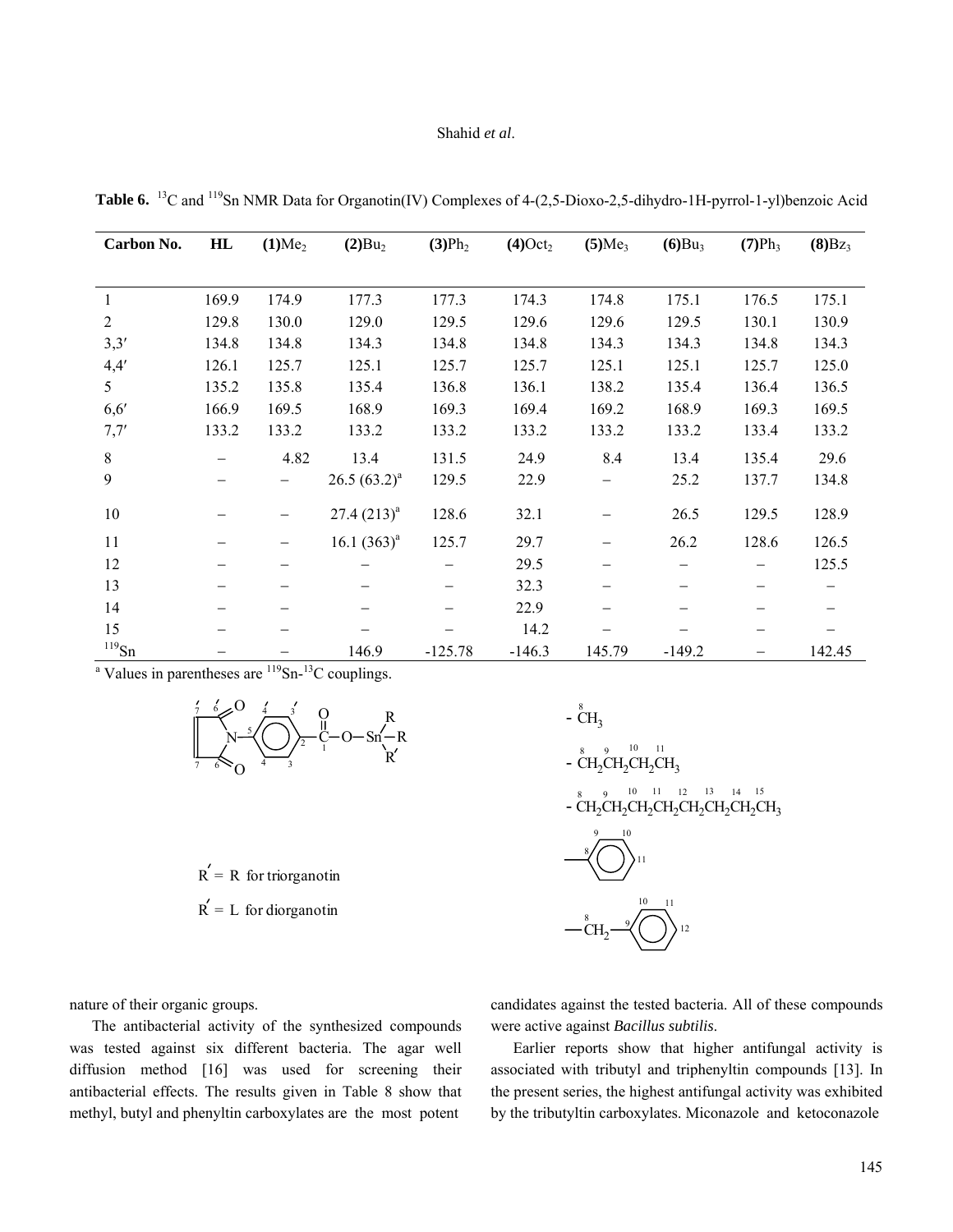| Comp. No.           | Dose $(\mu g \text{ ml}^{-1})$ | No. of<br>Shrimps | No. of<br>Survivors | $LD_{50}$ (µg ml <sup>-1</sup> )<br>for Brine<br>Shrimp | $LD_{50}$ (µg ml <sup>-1</sup> ) for<br>Etoposide as a<br><b>Standard Drug</b> |
|---------------------|--------------------------------|-------------------|---------------------|---------------------------------------------------------|--------------------------------------------------------------------------------|
| HL                  | 100                            | 30                | $\boldsymbol{0}$    | $\leq 1$                                                | 7.4625                                                                         |
|                     | $10\,$                         | 30                | $\boldsymbol{0}$    |                                                         |                                                                                |
|                     | $\,1\,$                        | 30                | $\boldsymbol{0}$    |                                                         |                                                                                |
| (1)Me <sub>2</sub>  | 100                            | 30                | $\boldsymbol{0}$    | 17.1238                                                 | 7.4623                                                                         |
|                     | 10                             | 30                | 23                  |                                                         |                                                                                |
|                     | $\mathbf{1}$                   | 30                | 30                  |                                                         |                                                                                |
| $(2)Bu_2$           | 100                            | 30                | $\boldsymbol{0}$    | 17.1238                                                 | 7.4625                                                                         |
|                     | $10\,$                         | 30                | $\,$ $\,$           |                                                         |                                                                                |
|                     | $\mathbf{1}$                   | 30                | 10                  |                                                         |                                                                                |
| (3)Ph <sub>2</sub>  | 100                            | $30\,$            | $\boldsymbol{0}$    | 13.0923                                                 | 7.4625                                                                         |
|                     | $10\,$                         | 30                | $\tau$              |                                                         |                                                                                |
|                     | $\mathbf{1}$                   | $30\,$            | 10                  |                                                         |                                                                                |
| (4)Oct <sub>2</sub> | 100                            | 30                | $\boldsymbol{0}$    | $\leq 1$                                                | 7.4625                                                                         |
|                     | $10\,$                         | 30                | $\boldsymbol{0}$    |                                                         |                                                                                |
|                     | $\,1\,$                        | 30                | $\boldsymbol{0}$    |                                                         |                                                                                |
| (5)Me <sub>3</sub>  | 100                            | 30                | 10                  |                                                         | 7.4625                                                                         |
|                     | 10                             | 30                | 10                  |                                                         |                                                                                |
|                     | $\mathbf{1}$                   | $30\,$            | 10                  |                                                         |                                                                                |
| (6)Bu <sub>3</sub>  | 100                            | $30\,$            | $\boldsymbol{0}$    | 5.8399                                                  | 7.4625                                                                         |
|                     | 10                             | 30                | $\overline{2}$      |                                                         |                                                                                |
|                     | $\mathbf{1}$                   | 30                | 10                  |                                                         |                                                                                |
| (7)Ph <sub>3</sub>  | 100                            | 30                | 10                  |                                                         | 7.4625                                                                         |
|                     | $10\,$                         | 30                | 10                  |                                                         |                                                                                |
|                     | $\,1\,$                        | 30                | 10                  |                                                         |                                                                                |
| $(8)Bz_3$           | 100                            | 30                | 10                  |                                                         | 7.4625                                                                         |
|                     | 10                             | $30\,$            | 10                  |                                                         |                                                                                |
|                     | $\mathbf{1}$                   | 30                | 10                  |                                                         |                                                                                |

 **Table 7.** Brine Shrimp (*Artemia Salina*) Bioassay for the Toxicity of Organotin(IV) Complexes of 4-(2,5-Dioxo-2,5-dihydro-1H-pyrrol-1-yl)benzoic Acid

Organotin(IV) Complexes of 4-(2,5-Dioxo-2,5-dihydro-1H-pyrrol-1-yl)benzoic Acid

were also used as standard drugs and the corresponding results are summarized in Table 9.

# **ACKNOWLEDGEMENTS**

 Saqib Ali is thankful to Prof. B. Wreckmeyer for providing spectroscopy facilities. Financial support from the University

Research Fund (URF) of Quaid-i-Azam University is highly appreciated.

## **REFERENCES**

[1] A.G. Davis, P.J. Smith, in: G. Wilkinson, F.G.A. Stone, E.W. Abel (Eds.), Comprehensive Organometallic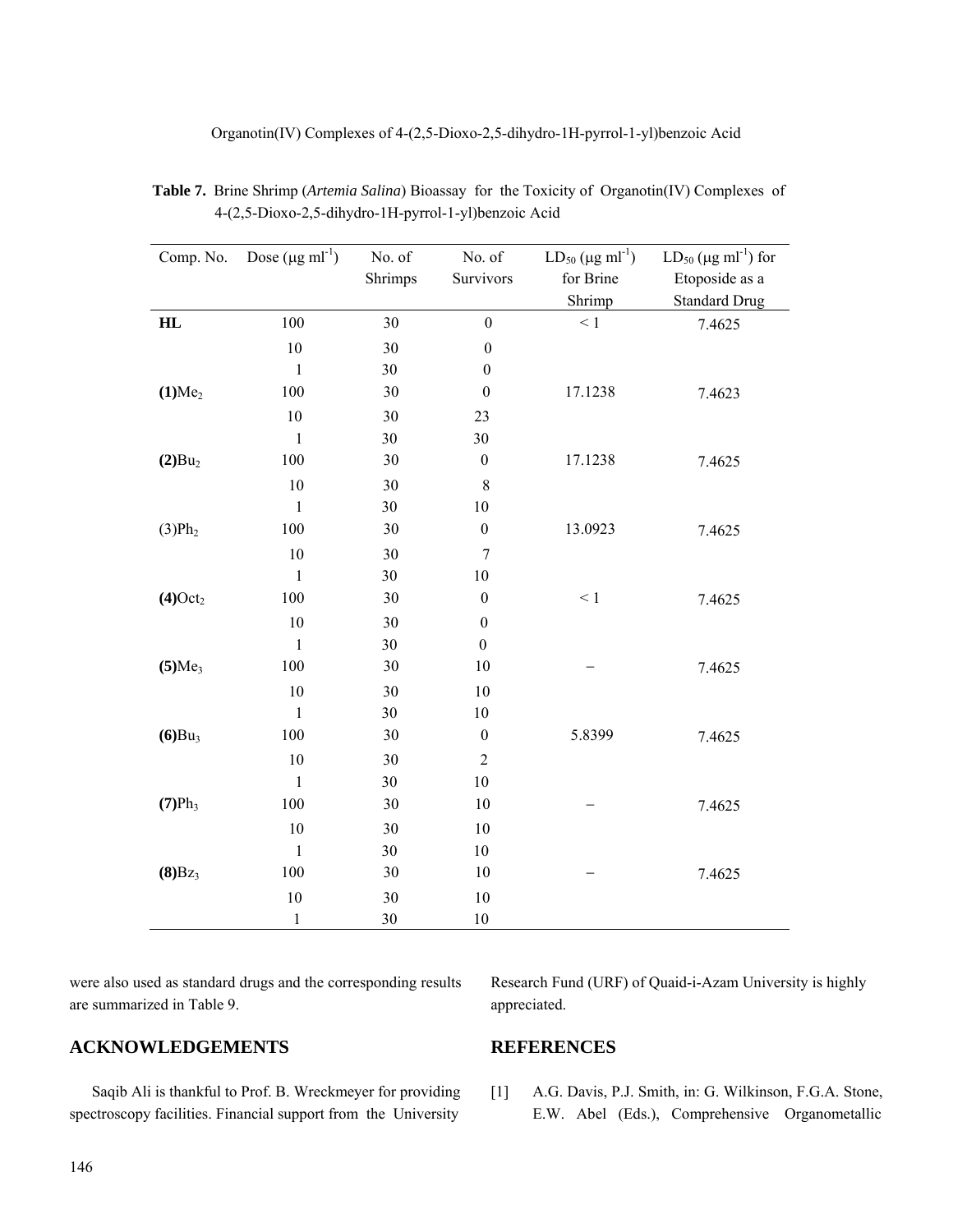#### Shahid *et al*.

| Bacteria                    | Comp. No. |                    |                    |                    |                        |                    |           |           |           |  |
|-----------------------------|-----------|--------------------|--------------------|--------------------|------------------------|--------------------|-----------|-----------|-----------|--|
|                             | HL        | (1)Me <sub>2</sub> | (2)Bu <sub>2</sub> | (3)Ph <sub>2</sub> | $(4)$ Oct <sub>2</sub> | (5)Me <sub>3</sub> | $(6)Bu_3$ | $(7)Ph_3$ | $(8)Bz_3$ |  |
| Escherichia<br>coli         |           | 9                  | 12                 |                    |                        | 6                  |           |           |           |  |
| <b>Bacillus</b><br>subtilis | 12        | 17                 | 17                 | 15                 | 15                     | 17                 | 17        | 14        | 15        |  |
| Shigella<br>flexnari        | 10        | 9                  | 13                 | 10                 |                        | $\,8\,$            | 19        | 11        |           |  |
| Staphylococcus<br>aureus    | 10        | 12                 | 14                 | 15                 | 12                     | 16                 | 18        | 12        | 13        |  |
| Pseudomonas<br>aeruginosa   | 11        | 11                 | 11                 | 10                 | 14                     | 11                 | 12        |           | 12        |  |
| Salmonella<br>typhi         |           | 9                  | 13                 | 10                 |                        | 10                 | 10        | 14        | 10        |  |

 **Table 8.** Antibacterial Activity for Organotin(IV) Complexes of 4-(2,5-Dioxo-2,5-dihydro-1H-pyrrol-1-yl) benzoic Acid Using Ampicilline  $(H_2O)_3$  and Cephalexin Na as Standard Drugs

 **Table 9.** Antifungal Activity for Organotin(IV) Complexes of 4-(2,5-Dioxo-2,5-dihydro-1H-pyrrol-1-yl)benzoic Acid

| Name of fungi | Comp. No.        |                    |                    |                    |                        |                    |           |                  | Standard drug    |                |
|---------------|------------------|--------------------|--------------------|--------------------|------------------------|--------------------|-----------|------------------|------------------|----------------|
|               | HL               | (1)Me <sub>2</sub> | (2)Bu <sub>2</sub> | (3)Ph <sub>2</sub> | $(4)$ Oct <sub>2</sub> | (5)Me <sub>3</sub> | $(6)Bu_3$ | $(7)Ph_3$        | $(8)Bz_3$        |                |
| Trichophyton  | 42.1             | 60                 | $\boldsymbol{0}$   | $\boldsymbol{0}$   | 67.2                   | 72.6               | 94.7      | 36.84            | 68.4             | Miconazole     |
| long fusum    |                  |                    |                    |                    |                        |                    |           |                  |                  | Ketoconazole   |
| Candida       | 31.5             | $\boldsymbol{0}$   | $\boldsymbol{0}$   | $\boldsymbol{0}$   | $\boldsymbol{0}$       | $\boldsymbol{0}$   | 100       | $\boldsymbol{0}$ | $\boldsymbol{0}$ | Miconazole     |
| albicans      |                  |                    |                    |                    |                        |                    |           |                  |                  | Ketoconazole   |
| Aspergillus   | $\boldsymbol{0}$ | $\boldsymbol{0}$   | 44.4               | 10                 | $\boldsymbol{0}$       | 44.4               | 100       | $\boldsymbol{0}$ | $\boldsymbol{0}$ | Amphotericin-B |
| flavus        |                  |                    |                    |                    |                        |                    |           |                  |                  | Flucytosine    |
| Microsporum   | 65               | $\boldsymbol{0}$   | 20                 | $\boldsymbol{0}$   | $\boldsymbol{0}$       | 36.84              | 100       | 36.84            | 72.2             | Miconazole     |
| canis         |                  |                    |                    |                    |                        |                    |           |                  |                  | Ketoconazole   |
| Fusarium      | $\boldsymbol{0}$ | $\boldsymbol{0}$   | 45                 | $\boldsymbol{0}$   | $\boldsymbol{0}$       | $\boldsymbol{0}$   | 100       | $\boldsymbol{0}$ | $\boldsymbol{0}$ | Miconazole     |
| solani        |                  |                    |                    |                    |                        |                    |           |                  |                  |                |
| Candida       | $\boldsymbol{0}$ | $\boldsymbol{0}$   | $\boldsymbol{0}$   | $\boldsymbol{0}$   | $\boldsymbol{0}$       | $\boldsymbol{0}$   | 100       | $\boldsymbol{0}$ | $\boldsymbol{0}$ | Miconazole     |
| glabrata      |                  |                    |                    |                    |                        |                    |           |                  |                  |                |

Chemistry, Vol. 2, Pergamon Press, Oxford, 1982.

- [2] C.J. Evans, S. Karpel, Organotin Compounds in Modern Technology, J. Organomet. Chem. Library, Vol. 16, Elsevier, Amsterdam, 1985.
- [3] S.J. Blunden, P.A. Cussack, R. Hill, The Industrial Use of Tin Chemicals, Royal Society of Chemistry, London, 1985.

[4] I. Omae, Organotin Chemistry, J. Organomet. Chem.